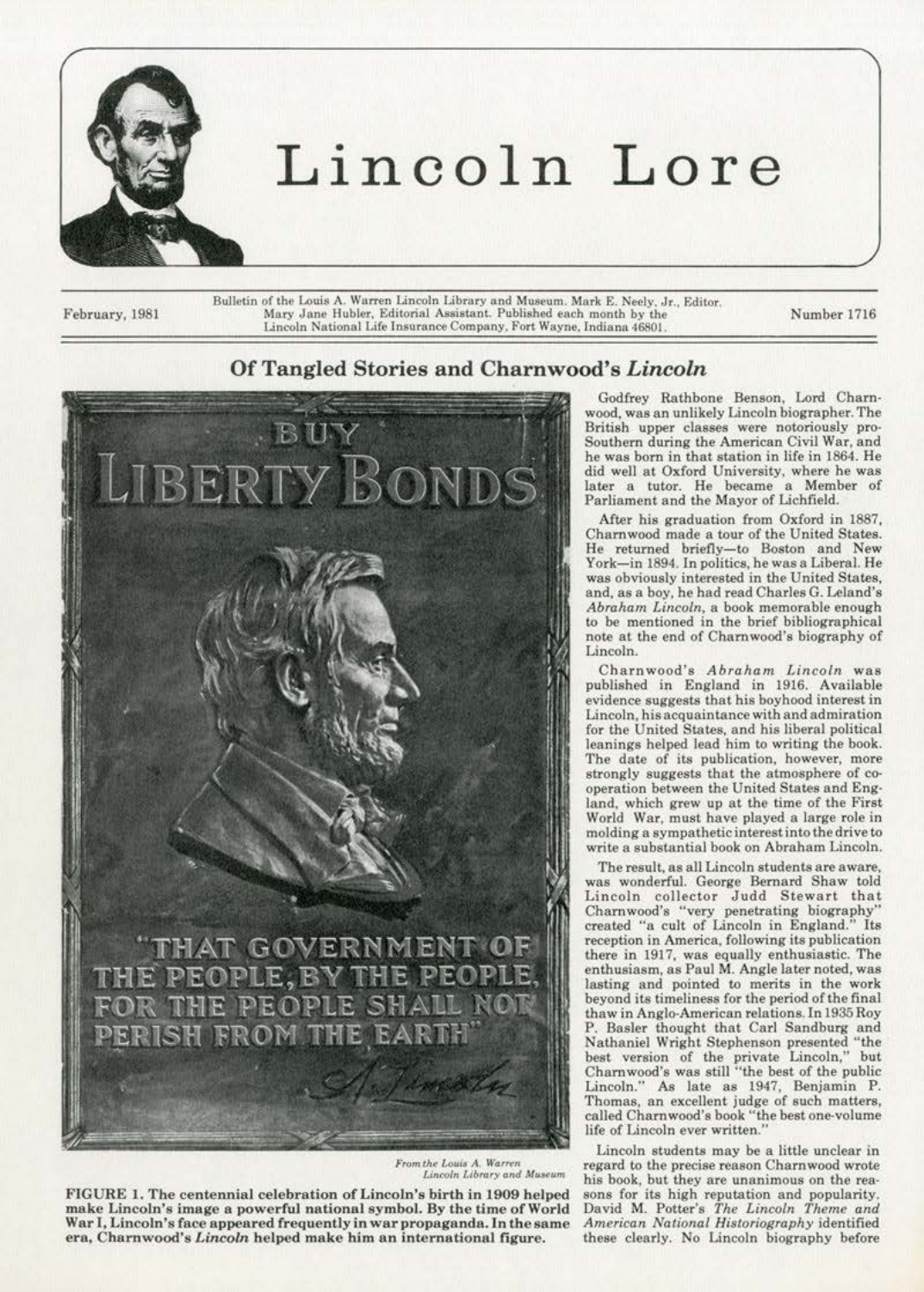

Courtesy Adams National Historic Site (from the Dictionary of American Por-<br>traits, published by Dover Publications, Inc., in 1967)

## **FIGURE 2. Henry Adams.**

Charnwood's was "genuinely contemplative." Charnwood's Lincoln, as it is usually called, was. Paul M. Angle's A Shelf of Lincoln Books put it this way: "... it is not primarily factual, as for example, Nicolay's Short Life is factual. The emphasis is rather upon interpretation and analysis." Potter also pointed to the book's "notable literary excellence." Angle<br>credited Charnwood with bringing "literary skill to the Lincoln theme," far exceeding the prosaic Nicolay and Hay or the hasty journalistic style of Ida Tarbell. Potter found<br>"especial merit" in Charnwood's ability "to grasp the<br>universality of Lincoln's significance." Angle also noted the Englishman's "conviction that Lincoln was one of the world's truly great men." Though critics did not say so explicitly, this trait set the book apart from the narrow nationalism even of contemporary biographers as talented as Stephenson and Albert Beveridge.

Charnwood was sympathetic, but he wrote from a cultural distance that Midwesterners like William Herndon, Jesse Weik, John Nicolay, and John Hay lacked perforce. This exempted Charnwood from a kind of partisanship that no American at the time seemed able to escape. Potter saw in this the root of Charnwood's unembarrassed ability to ask the "hard" questions about Lincoln:<br>Did Lincoln temporize too much on slavery? Was there

a quality of "cheap opportunism" in his political record? Did his policy at Fort Sumter differ from Buchanan's enough to justify the customary practice of gibbeting the silly old man while leaving Lincoln free from criticism? Was he, in the last analysis, responsible for precipitating the Civil War?

Lord Charnwood admitted that he did not "shrink ... from the display of a partisanship" that led him to state frankly that the South's cause was wrong. What made his book exceptional was, as Potter stated, that Charnwood at least asked the questions. What also made the book good was Charnwood's view-as accurate today as it was in 1916-that the "true obligation of impartiality is that he [the author] should conceal no fact which, in his own mind, tells against his views." His was not the advocate's effort to pile up all the facts that help his argument but the fair-minded historian's

attempt to answer those arguments which seem most telling against his own case.

Charnwood, therefore, was never afraid to criticize Lincoln. Relying on the inaccurate literature available at the time, for example, Charnwood pictured Lincoln's father as "a migrant" and claimed that the "unseemliness in talk of rough, rustic boys flavoured the great President's conversation through life." (He saw, more accurately, that Lincoln was "void of romantic fondness for vanished joys of youth.") He labeled Lincoln's use of martial law in the North a usurpation of power.

Charnwood did no original research for the book and relied for facts on a small number of standard works, but he was a well-read man who used his generally cultured background to good effect. In a passage of marvelous irony, the learned Englishman criticized one of America's own great critics of<br>democracy, Henry Adams, by saying, "It is a contemptible trait in books like that able novel 'Democracy,' that they treat the sentiment which attached to the 'Rail-splitter' as<br>anything but honourable." Less accurate in the long run but<br>appealing in the period of the book's greatest popularity was the viewpoint Charnwood derived from reading James Bryce's American Commonwealth. That critique of American politics made Charnwood hostile to political parties and the spoils system that Lincoln used so well. Charnwood saw American party politics as avoiding serious issues and largely incapable of producing great leaders. Of Lincoln's election in 1860, he said that "the fit man was chosen on the very ground of his supposed unfitness.'

Lord Charnwood appreciated Lincoln's common origins, but he dwelled particularly on Lincoln's statesmanship. Secession, to Charnwood, was a broadly popular movement in the South aimed at saving slavery, and Lincoln's efforts to counter it were noble, progressive, and somehow Christian. Following a current of British military opinion at the time, he praised Lincoln's abilities as a commander in chief. He did not belittle the Emancipation Proclamation. It could be interpreted as a narrowly military measure only in law, Charnwood argued. Given the limited research he did for the biography, one is not surprised to learn that Charnwood repeated some spurious quotations and anecdotes. He often handled these well. Of the apocryphal story of Lincoln's<br>clemency for the sleeping sentinel William Scott, Charnwood concluded: "If the story is not true-and there is no reason whatever to doubt it-still it is a remarkable man of whom



From the Louis A. Warren Lincoln Library and Museum

FIGURE 3. Jesse Weik.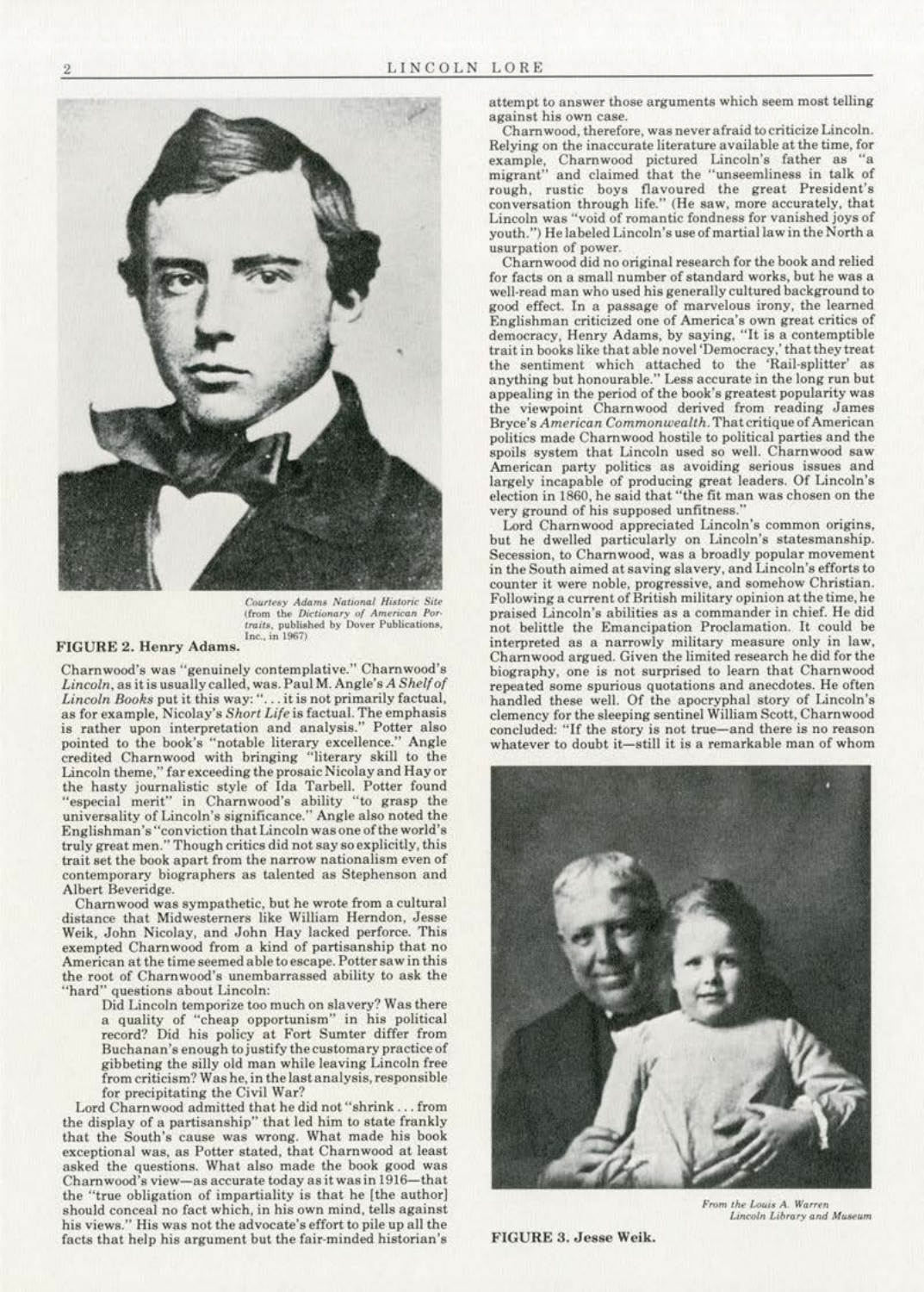people spin yarns of that kind." A man of deep religious interests himself. Charnwood noted Lincoln's growth in that realm to the "language of intense religious feeling" in the Second Inaugural Address.

Chamwood kept his focus on the meaning of were attempts to save democratic government for the whole world. He properly stressed Lincoln's praise for Henry Clay as a patriot who "loved his country, partly because it was his own country, and mostly because it was a free country."

Maintaining focus in a Lincoln biography was a real achievement, and focusing it on the truJy important questions was Charnwood's greatest achievement. It is difficult to discover the means by which he did this because Charnwood letters are rather scarce in this country. This institution, though it seeks the letters of Lincoln's biographers, has not a single Charnwood letter. The Illinois State Historical Library has less than half a dozen. Among the later. however, there is one illuminating letter to Jesse W. Weik.

Written on May 17, 1919, just after Charnwood's triumphant lecture tour of the United States, the letter acknowledged Weik's gift of two Lincoln autographs for Lady Cham wood's autograph collection. Echoing a phrase from a famous Lincoln letter, Lord<br>Charnwood characterized the gift as "such an Charnwood characterized the gift as "such an addition . . . as she had never hoped to obtain, knowing that indeed Lincoln autographs are not plenty as blackberries." He apologized for the delay in writing. His younger son, eight years old, had been killed in a fall from a pony. He told Weik that the United States appeared much changed since his first visit thirty-one years before. "mainly ... for the good."

Naturally, the letter soon got around to the subject of Abraham Lincoln. On his recent tour of the United States, Lord Charnwood wrote, "I came across, & indeed have been coming across ever since I published my book, many signs of the tendency, which had been active, to make a sort of stained·glass· window figure of Lincoln, quite removed from genuine human sympathy & impossible really to revere." He noted. tactfully, that Weik's own book, written with William Herndon, "made it impossible that such a tendency should lastingly prevail." In writing Weik, Chamwood diplomatically avoided commenting directly on the overall accuracy of the Herdon·Weik book. He said only that he had studied it carefully or that it prevented uncritical hero worship. Cham wood was careful thus to pay his "respects to one of the pioneer writers on the subject of which" Chamwood was "a junior student."

Chamwood's tour had brought him into contact with the controversies over Lincoln's ancestry, then raging in America. "The question," Charnwood commented, "is of little interest in itself,-not that heredity is an unimportant influence (for of course it is vastly important) but that its working is generally too subtle to be traced, that when we have the correct names of a great man's grand-parents & greatgrand-parents (& how few of us can name all our greatgrand-parents!) they generally remain mere names, and finally that nothing in his or any man's ancestry adds anything or detracts anything to or from his individual worth." Here again was Lord Charnwood at his tactful and ironic best-an Englishman, who did "not care two pence, or a cent(which is less) about the authority of this or any other pedigree(my own for example)," giving lessons on individualism to an American whose book had made rather a sensation for what it said about Lincoln's ancestry.



From the Louis A. Warren Lincoln Library and Museum

FIGURE 4. British playwright John Drinkwater drew inspiration for his popular play about Lincoln from Lord Charnwood's biography. The play was first performed in America in 1919.